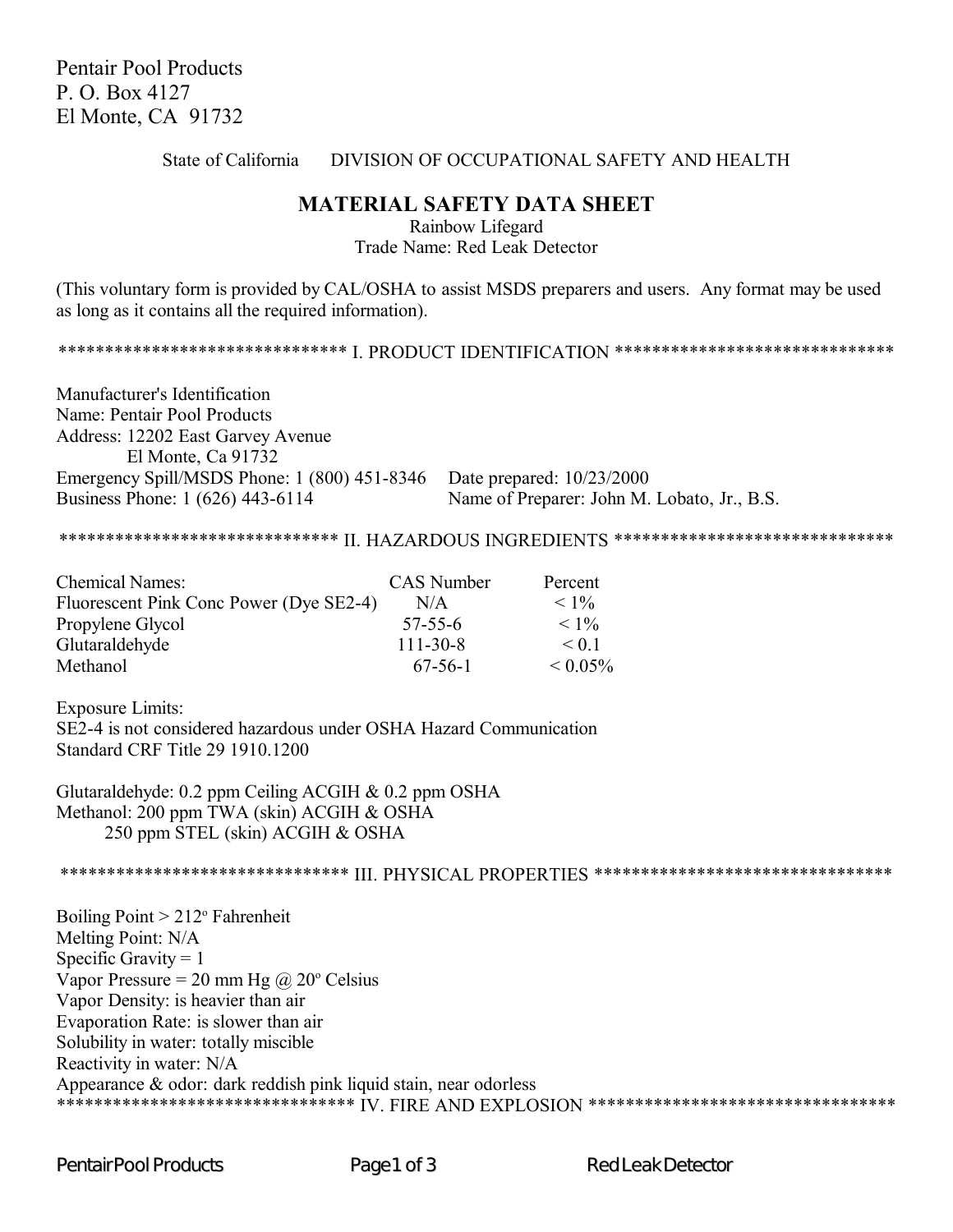Flash Point: N/A (Pensky-Martens closed cup) Flammable Limits in Air: N/A Lower Explosion Limits: N/A Upper Explosion Limits: N/A Autoignition Temperature: N/A

Extinguisher Media: Carbon Dioxide, Dry Chemical, Foam, Waterfog

Special Fire Fighting Procedures: Use self-contained breathing apparatus; decomposition & combustion products may be toxic.

Stability: stable under normal storage conditions.

Conditions to avoid: heat  $\&$  sunlight; store cool, dark  $\&$  dry. Incompatibility: this product is incompatible with strong acids or bases and oxidizers.

Hazardous decomposition products: this product is stable under normal storage conditions.

Hazardous Polymerization: will not occur under normal conditions

## \*\*\*\*\*\*\*\*\*\*\*\*\*\*\*\*\*\*\*\*\*\*\*\*\*\*\* VI. HEALTH HAZARD INFORMATION \*\*\*\*\*\*\*\*\*\*\*\*\*\*\*\*\*\*\*\*\*\*\*\*\*\*\*

Signs  $&$  symptoms of exposure: Acute - Ingestion; Headache, dizziness and nausea. Eye & Skin; Primary irritation Chronic - No known effects.

Medical conditions prone to aggravate by exposure: none recognized Primary route(s) of entry: Swallowing, skin contact

Emergency First Aid Procedures: Eye Contact: Flush with water for at least 15 minutes. Skin Contact: Wash with soap and water.

**Suspected Cancer Agent?** No: This product's ingredients are not found in the lists below: Federal OSHA NTP IARC CAL/OSHA

## \*\*\*\*\*\*\*\*\*\*\*\*\*\*\*\*\*\*\*\*\*\*\* VII. SPILL, LEAK AND DISPOSAL PROCEDURES \*\*\*\*\*\*\*\*\*\*\*\*\*\*\*\*\*\*\*\*\*\*

Store in a cool, dark and dry place.

Steps to be taken in case material is released or spilled: wear protective equipment and flush with water.

Waste disposal method: dispose of in accordance with State, Local and Federal Regulations.

## \*\*\*\*\*\*\*\*\*\*\*\*\*\*\*\*\*\*\*\*\*\*\*\*\*\* VIII. SPECIAL HANDLING INFORMATION \*\*\*\*\*\*\*\*\*\*\*\*\*\*\*\*\*\*\*\*\*\*\*\*

Special Protection Equipment: Gloves, eye shields and apron are applicable.